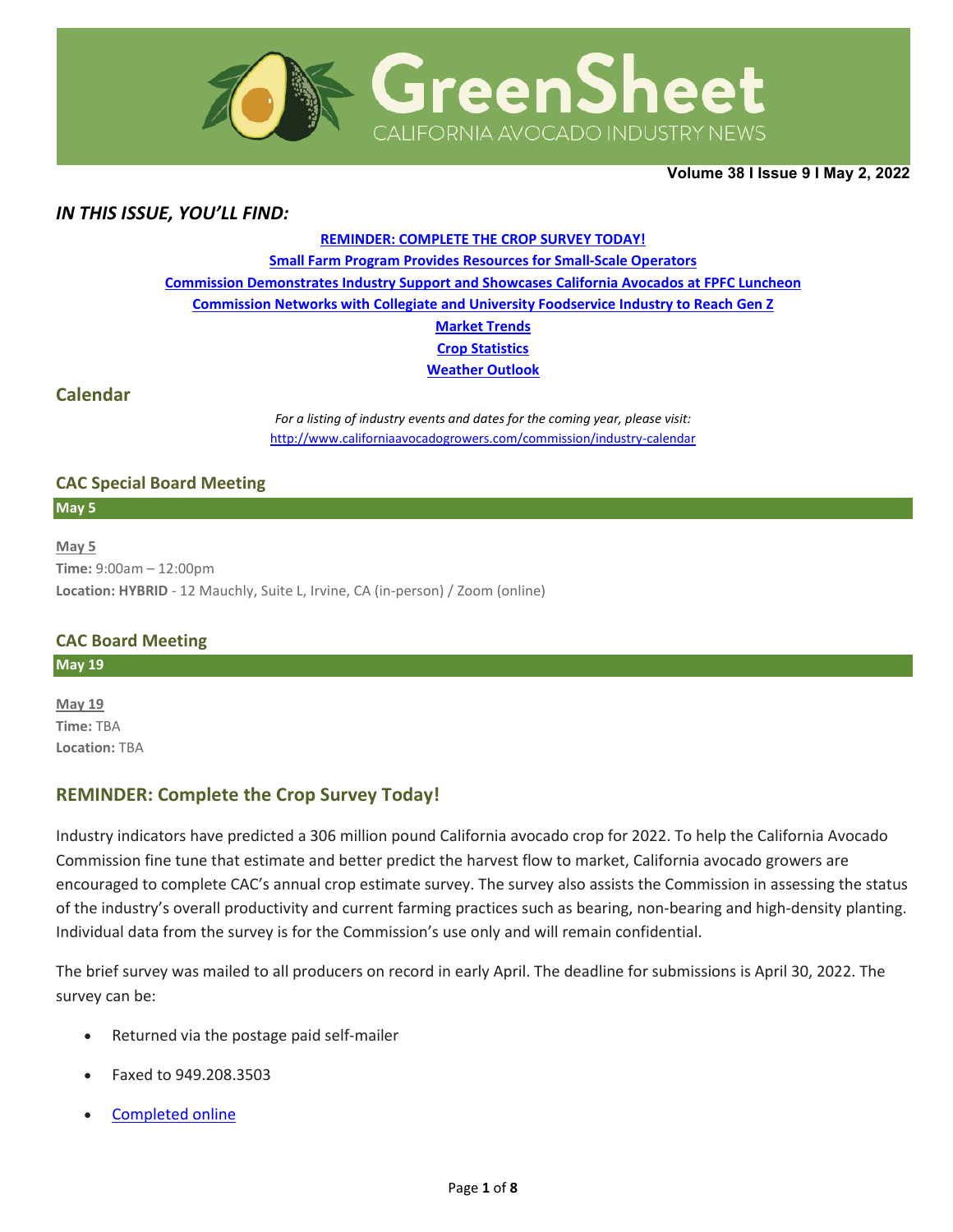A PDF version of the annual crop survey is available in the right-hand navigation[, here.](https://www.californiaavocadogrowers.com/articles/growers-encouraged-complete-brief-annual-crop-survey-critical-predicting-fruits-flow) Step-by-step avocado crop [estimation instructions are available online.](https://www.californiaavocadogrowers.com/industry/crop-statistics/crop-estimation-instructions)

If you did not receive a crop estimate survey in the mail, or have questions regarding the process, please contact April Aymami at [aaymami@avocado.org](mailto:aaymami@avocado.org) or 949.341.1955.

## **Small Farm Program Provides Resources for Small-Scale Operators**

The [University of California Small Farms Program](https://sfp.ucanr.edu/) is designed to help small-scale farm operators manage the challenges they face with field and marketing research focused on this sector of the industry. As part of the UC Agriculture and Natural Resources division, the Small Farms Program provides small farm advisors and small farm workgroups across the state that share information and resources with growers. Services include the following:

- On-farm consultations
- Technical assistance
- Food safety outreach
- Educational outreach
- Applied research
- Extension publications and resources

The Small Farms Program also provides growers with a variety of resources, including a map indicating which specific [regions each Small Farms Advisor serves.](https://sfp.ucanr.edu/overview/famap2/) Below is a list of Small Farms Advisors who serve California avocado growing regions.

- Kirsten Pearsons and Maria De Lourdes Orozco Ramirez San Luis Obispo and Santa Barbara
- Ramiro Lobo San Diego
- Hung Doan San Bernardino and Riverside

The website also includes relevant news and videos, small farm and agritourism blogs, farm management resources, marketing resources, and [food safety materials.](https://sfp.ucanr.edu/food_safety/)

## <span id="page-1-0"></span>**Commission Demonstrates Industry Support and Showcases California Avocados at FPFC Luncheon**

On March 16, more than 150 industry members gathered at the Langham Hotel in Pasadena, California for the Fresh Produce and Floral Council Membership Luncheon. The robust attendance at the event demonstrated the interest and commitment of the produce industry to re-engage in in-person events as the pandemic recedes. The luncheon sponsorship offered the California Avocado Commission an impactful opportunity to build awareness of and loyalty to the fruit.

As a key sponsor of the luncheon, the Commission was afforded the opportunity to showcase the quality of California's healthy 306-million-pound crop during a presentation by CAC Retail Marketing Director Carolyn Becker. The onscreen presentation also spotlighted the Commission's consumer marketing program, including CAC's montage video, digital ads, advertising partners and integrated content platforms. Becker closed the presentation by demonstrating how CAC's retail partners utilize the Commission's advertising program, retail display bins and point-of-sale materials to generate excitement about the California avocado season and encourage avocado shoppers to find and buy the fruit.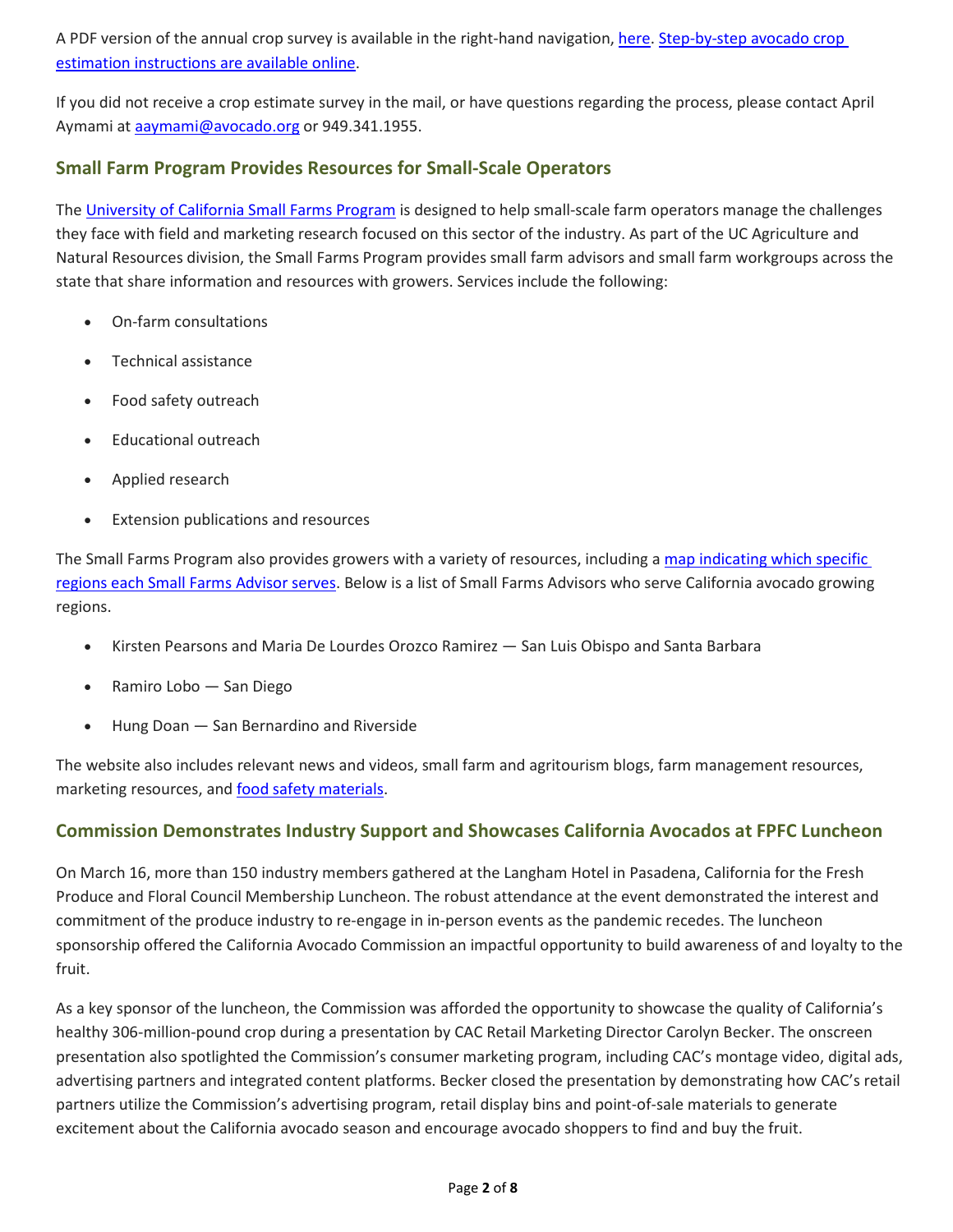Commission staff were on hand in the key sponsor area to answer attendees' questions, build and maintain relationships with industry leaders and discuss advertising components with potential retail partners. By broadening awareness of the California avocado crop and the Commission's award-winning marketing programs, the Commission helps secure procurement of the crop heading into the peak season.



*John Fujii, of Gelson's Markets, with Jan DeLyser, CAC vice president marketing.*

## <span id="page-2-0"></span>**Commission Networks with Collegiate and University Foodservice Industry to Reach Gen Z**

From March 1 – 3, the California Avocado Commission foodservice team attended the National Association of College and University Food Services Pacific/Continental regional conference, building relationships with West Coast-based college and university foodservice directors to help encourage demand for and loyalty to California avocados. The event offered CAC the perfect opportunity to showcase the versatility of the fruit in trending menu applications and promote the use of California avocados for attendees' Gen Z customers — the next generation of avocado fans.

The Pacific/Continental regional conference held in Reno, Nevada, gathered college and university foodservice directors, managers, culinarians and registered dietitians from public and private schools that are self-operated or managed by a contract management company. During the educational networking forum, professionals shared insights concerning new dining platforms, menu redesign launches and how to properly code and track ingredients for allergens — knowledge critical to an industry focused on residential dining for college and university campuses.

The Commission foodservice team networked with West Coast-based college and university personnel to discuss opportunities to add and promote California avocados on residential dining menus. They also talked about opportunities for retail foodservice outlets located on campus for Summer 2022 and Spring 2023. CAC's foodservice team connected with 27 directors, managers and dietitians from 15 colleges and universities.

On the last day of the event, the team sponsored a table offering samplings of California Avocado Flatbread and California Avocado Roll Bowl Salad to demonstrate how easy it is to incorporate California avocados in menu applications that are favorites among students. The recipes also showcased the versatility of avocados across hot and cold applications and global, plant-based dishes, demonstrating the fruit's expansive appeal to Gen Z customers.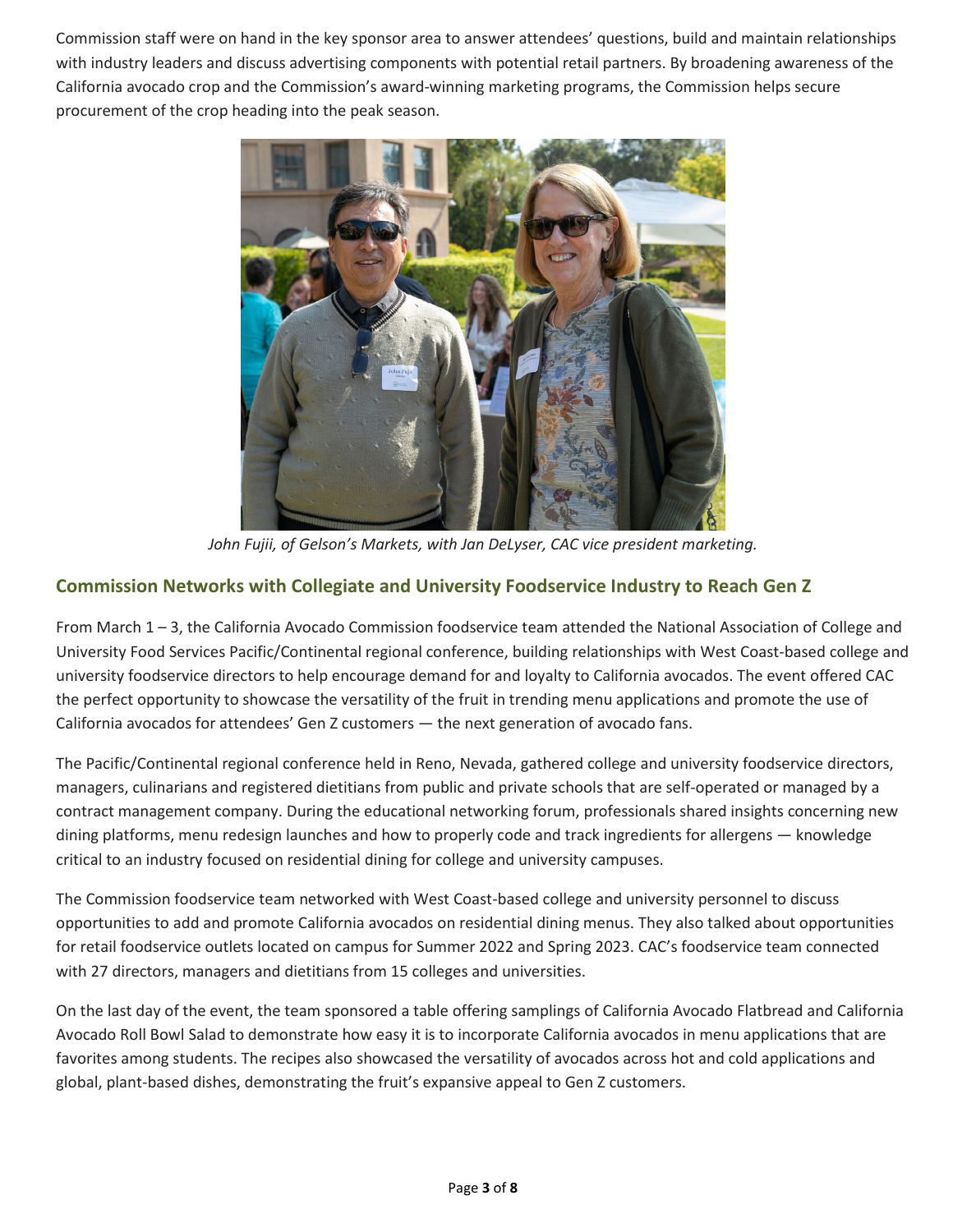

*Alexei Rudolf discusses the versatility of serving California avocados in hot and cold applications with David Moody of Brigham Young University.*

## <span id="page-3-0"></span>**California Market Trends**

To view all market trend graphs, including "Weekly Volume Summary," "Weekly Avocado Prices" and "U.S. Avocado Supply," please visit[: http://www.californiaavocadogrowers.com/industry/market-statistics.](http://www.californiaavocadogrowers.com/industry/market-statistics)

|                                                                                                             | Conventional #1 | Organic #1                                  |  |  |  |
|-------------------------------------------------------------------------------------------------------------|-----------------|---------------------------------------------|--|--|--|
| California Hass                                                                                             |                 | (Field Price Per Lb)   (Field Price Per Lb) |  |  |  |
| #32's                                                                                                       | $$2.58 - $2.65$ | $$2.58 - $2.66$                             |  |  |  |
| 36's                                                                                                        | $$2.58 - $2.65$ | $$2.58 - $2.66$                             |  |  |  |
| 40's                                                                                                        | $$2.44 - $2.50$ | $$2.76 - $2.86$                             |  |  |  |
| 48's                                                                                                        | $$2.38 - $2.46$ | $$2.80 - $2.90$                             |  |  |  |
| 60's                                                                                                        | $$1.90 - $2.00$ | $$2.34 - $2.40$                             |  |  |  |
| 70's                                                                                                        | $$1.42 - $1.48$ | $$1.80 - $1.94$                             |  |  |  |
| $84^\circ$ s                                                                                                | $$0.98 - $1.06$ | $$1.02 - $1.10$                             |  |  |  |
| *To subscribe to the Weekly Newsline, please contact the California<br>Avocado Society at (949) 940-8869 or |                 |                                             |  |  |  |

California Avocado Society Weekly Newsline\* Avocado Prices – April 27, 2022

at (949) 940-8869 or www.CaliforniaAvocadoSociety.org.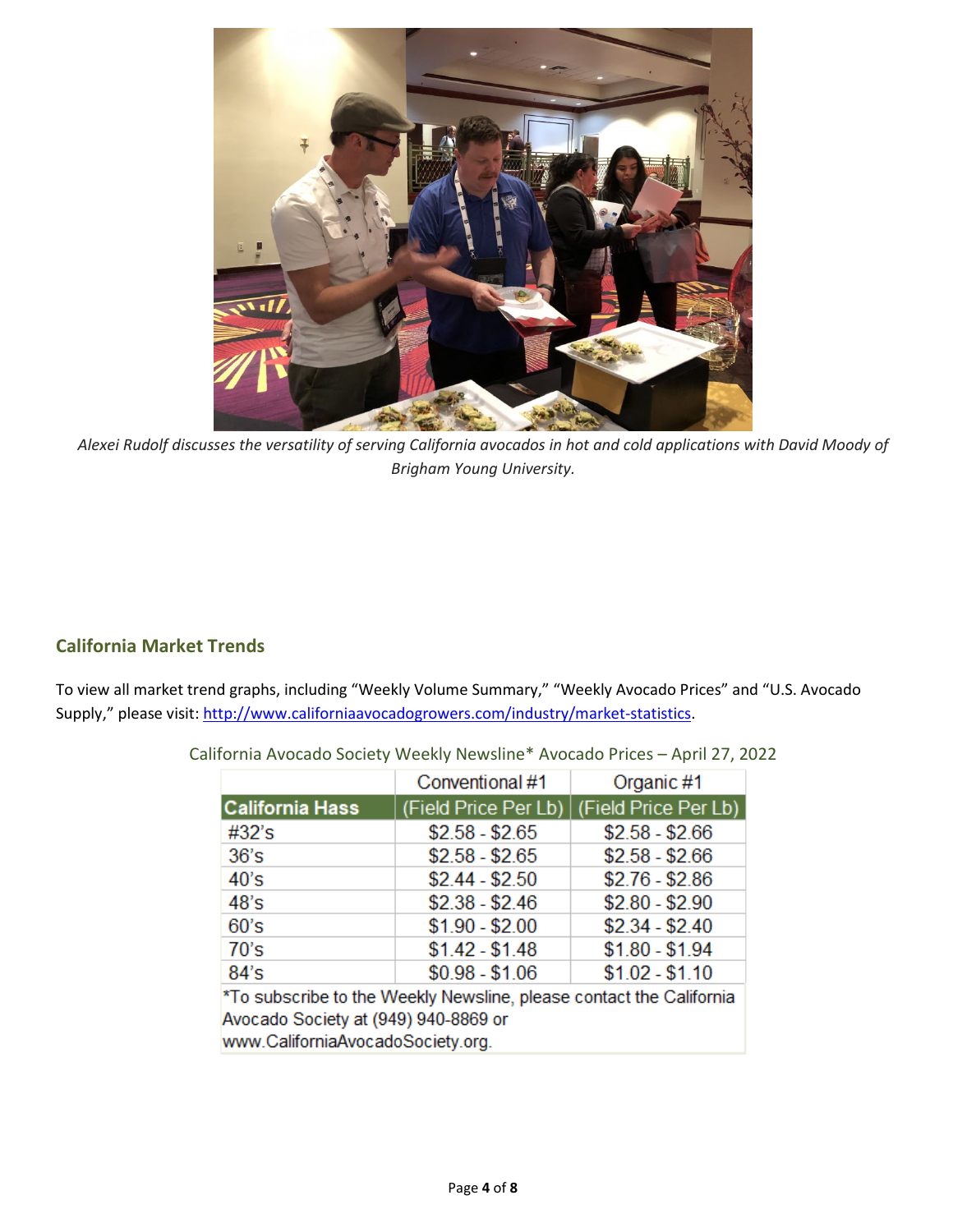# California Avocado Commission Weekly Volume Summary (Pounds)

<span id="page-4-0"></span>

|                          | <b>WEEKLY VOLUME SUMMARY</b>        |                                     |                                     |                                     |  |
|--------------------------|-------------------------------------|-------------------------------------|-------------------------------------|-------------------------------------|--|
|                          | (Volume in Pounds)                  |                                     |                                     |                                     |  |
|                          | <b>Week Ending</b><br>05/01/2022    |                                     | Season-to-Date<br>since 11/01/2021  |                                     |  |
|                          | (CA) Harvest /<br>(Import) Arrivals | Shipped by<br><b>AMRIC Handlers</b> | (CA) Harvest /<br>(Import) Arrivals | Shipped by<br><b>AMRIC Handlers</b> |  |
|                          | <b>California Detail</b>            |                                     |                                     |                                     |  |
| <b>HASS</b>              | 14,541,182                          | 12,772,718                          | 116,108,472                         | 98,709,376                          |  |
| <b>LAMB</b>              |                                     |                                     |                                     |                                     |  |
| <b>GEM</b>               | 638,749                             | 337,175                             | 2,214,361                           | 1,214,025                           |  |
| <b>OTHER</b>             |                                     | 75                                  | 337,274                             | 233,325                             |  |
| <b>CALIFORNIA TOTAL</b>  | 15,179,931                          | 13,109,968                          | 118,660,107                         | 100,156,726                         |  |
| <b>INDUSTRY ADJUSTED</b> | 15,470,754                          | 13,365,430                          | 120,982,276                         | 102,154,246                         |  |
|                          | <b>Imported Hass Detail</b>         |                                     |                                     |                                     |  |
| <b>MEXICO</b>            | 42,261,009                          | 22,319,156                          | 1,146,340,398                       | 701,391,846                         |  |
| <b>PERU</b>              | 240,000                             | 184,700                             | 1,080,000                           | 1,451,637                           |  |
| <b>CHILE</b>             | O                                   | $\Omega$                            | 12,161,105                          | 12,104,634                          |  |
| <b>COLOMBIA</b>          | 470,000                             | 200,275                             | 8,830,000                           | 3,995,650                           |  |
| <b>NEW ZEALAND</b>       |                                     | 0                                   |                                     |                                     |  |
| <b>DOMINICAN</b>         |                                     | 0                                   | 940,000                             | 1,433,200                           |  |
| <b>IMPORT TOTAL</b>      | 42,971,009                          | 22,704,131                          | 1,169,351,503                       | 720,376,967                         |  |
|                          | <b>Other Detail</b>                 |                                     |                                     |                                     |  |
| <b>CA EXPORT</b>         | 0                                   | 16,000                              | 0                                   | 879,575                             |  |
| <b>CA ORGANIC</b>        | 0                                   | 1,212,967                           | O                                   | 9,070,798                           |  |
| <b>IMPORTED (Greens)</b> | 1,360,000                           | 0                                   | 55,540,000                          |                                     |  |
| <b>FLORIDA</b>           |                                     | O                                   | 6,038,230                           |                                     |  |
| <b>GRAND TOTAL</b>       | 59,801,763                          | 36,069,561                          | 1,351,912,009                       | 822,531,213                         |  |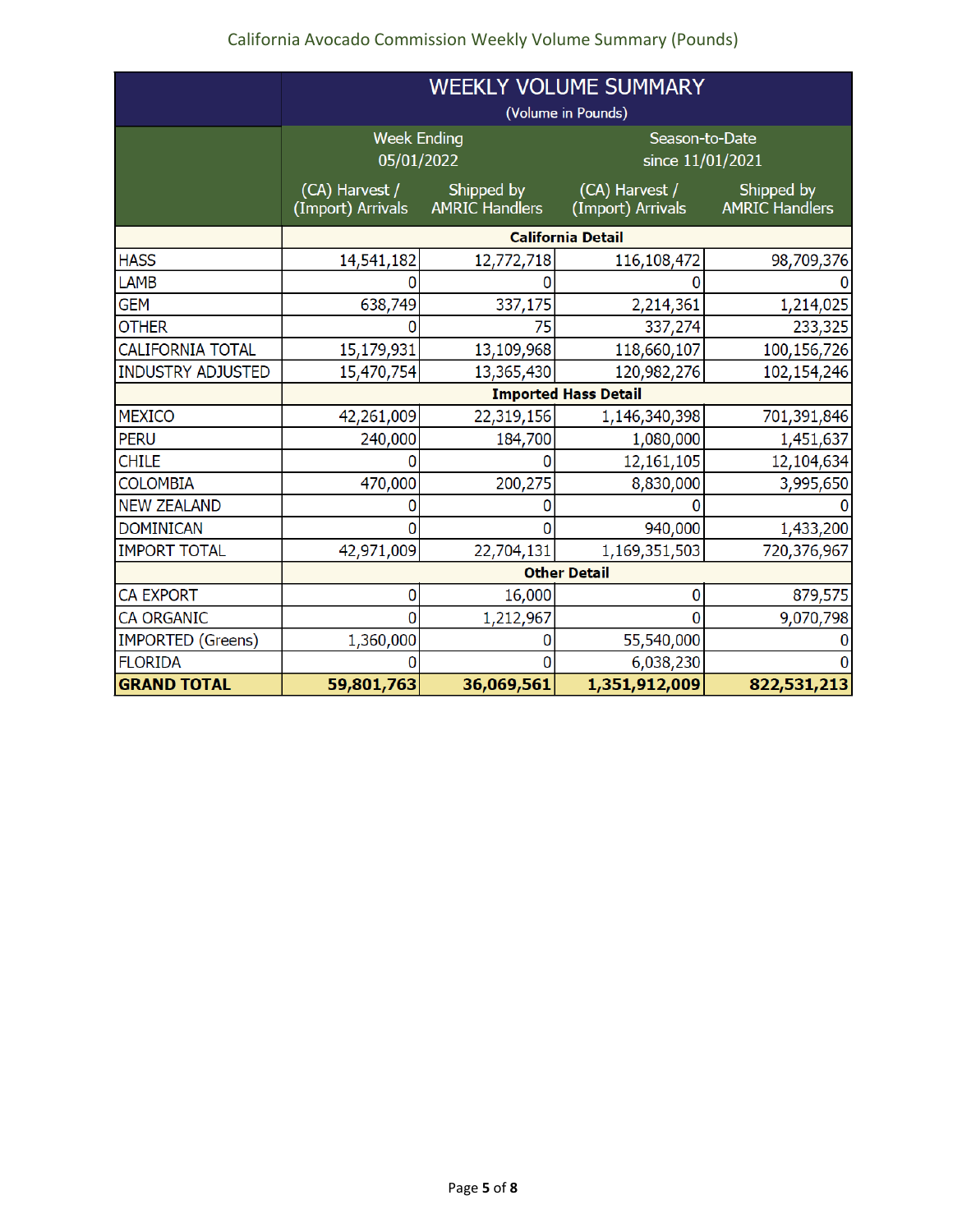## **Crop Statistics**

Favorable market conditions have kept California harvest coming off the trees at a steady pace, with no signs of slowing at this point in the season. A month into the 2<sup>nd</sup> quarter and actual volume has exceeded projections by over 7.5 million pounds, however high weekly harvest rates now will require adjustment later in the season. The Commission is currently conducting the mid-season grower and handler crop surveys to fine tune the total volume of the crop, as well as project the duration of the season. To ensure marketing support for the duration of the season, CAC needs your response to the Crop Survey! Please take a moment and respond using the self-mailer provided, or online through the grower website at https://www.californiaavocadogrowers.com/industry/crop-statistics/crop-estimate-form.

<span id="page-5-0"></span>

| 2022 California Crop Weekly Harvest Statistics              |                                             |                                                            |                                                                   |  |  |  |
|-------------------------------------------------------------|---------------------------------------------|------------------------------------------------------------|-------------------------------------------------------------------|--|--|--|
| 4-Year Historical - AMRIC Handler Forecast - Actual Volumes |                                             |                                                            |                                                                   |  |  |  |
| <b>All Varieties</b>                                        |                                             |                                                            |                                                                   |  |  |  |
| <b>Week Ending</b>                                          | <b>4-Year Historical</b><br><b>Forecast</b> | <b>AMRIC Handler</b><br><b>Forecast Feb</b><br>2022 Update | <b>Industry Adjusted</b><br><b>Actual Weekly</b><br><b>Volume</b> |  |  |  |
| <b>1st QTR SubTotal</b>                                     | 39,044,300                                  | 71,018,700                                                 | 71,333,172                                                        |  |  |  |
| 10-Apr                                                      | 8,529,300                                   | 7,557,600                                                  | 8,929,303                                                         |  |  |  |
| 17-Apr                                                      | 10,678,900                                  | 9,474,000                                                  | 11,354,179                                                        |  |  |  |
| 24-Apr                                                      | 13,290,000                                  | 11,772,400                                                 | 13,847,611                                                        |  |  |  |
| 1-May                                                       | 14,573,700                                  | 12,917,600                                                 | 15,470,754                                                        |  |  |  |
| 8-May                                                       | 14,451,900                                  | 13,414,500                                                 |                                                                   |  |  |  |
| 15-May                                                      | 13,738,400                                  | 12,748,100                                                 |                                                                   |  |  |  |
| 22-May                                                      | 13,384,700                                  | 12,431,900                                                 |                                                                   |  |  |  |
| 29-May                                                      | 13,769,400                                  | 12,772,300                                                 |                                                                   |  |  |  |
| 5-Jun                                                       | 12,866,500                                  | 12,581,800                                                 |                                                                   |  |  |  |
| $12$ -Jun                                                   | 12,533,100                                  | 12,260,500                                                 |                                                                   |  |  |  |
| $19 - Jun$                                                  | 12,168,300                                  | 11,897,300                                                 |                                                                   |  |  |  |
| $26 - Jun$                                                  | 12,750,900                                  | 12,471,000                                                 |                                                                   |  |  |  |
| $3 -$ Jul                                                   | 12,704,000                                  | 10,084,100                                                 |                                                                   |  |  |  |
| 2nd QTR SubTotal                                            | 165,439,100                                 | 152,383,100                                                | 49,601,847                                                        |  |  |  |
| 3rd QTR SubTotal                                            | 94,477,800                                  | 81,805,800                                                 |                                                                   |  |  |  |
| 4th QTR SubTotal                                            | 7,038,800                                   | 792,400                                                    |                                                                   |  |  |  |
| <b>Total</b>                                                | 306,000,000                                 | 306,000,000                                                | 120,935,019                                                       |  |  |  |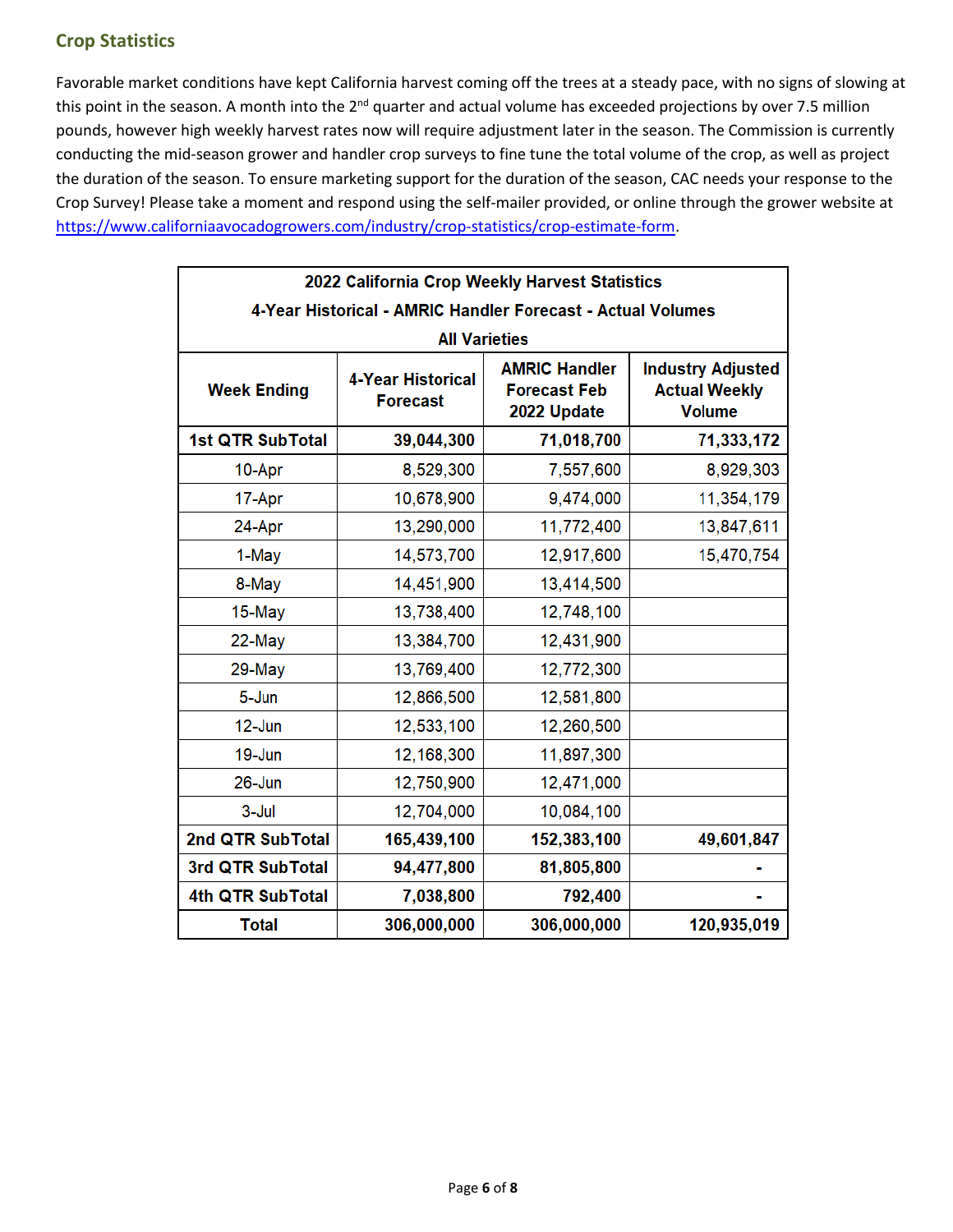## **Weather: 30-Day Outlook For California's Coastal & Valley Areas**

(April 29 – May 29)

#### **BASIC PATTERN:**

Large Scale Pattern –

- A. We start with a dry period of the last week of April. There are few periods of showers in May…5-7 and 10-12 in the nearest term.
- B. The large-scale pattern of recurrent troughs in the northcentral Pacific encourages additional risk of short hot events in California during the late spring, until the onset of the summertime pattern. This pattern is forced by the current sea surface temperature anomalies, which are colder than normal off the California coast for 100-150 miles.
- C. Bottom line for growers of avocado and other sensitive orchards and crops in the coastal hills-valleys of central and S California, watch for a higher than usual occurrence of hot days…low to mid-90s during the periods of late May and June. The highest probability of near 100-degree temperatures is in the warmest intermediate valleys as high pressure rebuilds behind cold fronts. Some highs of 110-115 are possible in SOCAL inland valleys and inland foothill areas during the June heat waves. This includes highs in the 103-108 range in hilly areas near Escondido-Fallbrook, and 110-116 in Riverside, Perris, Hemet, as well as the southern Deserts (Imperial and Coachella Valleys) of S California. Other areas that are more normally hot in such early summer heat waves are: counties of Kings, Kern, Tulare, and the lower Sierra foothills region areas during high-sun periods when there is lack of the cooling Delta breeze.
- D. Precipitation trend: Approximate dates of precipitation are: May 5-7,10-12, 13-15, 18, and 21-23.
- E. For the N California forests, a key issue is the timing of dry-off of seasonal grasses in the Sierras and foothills, and coastal mountains of N California.
- F. In May, the combination of colder than normal sea surface along the California coast, and well above normal temperatures in inland valleys of California, including mountains and deserts will eventually contribute to stronger onshore flow and persistent or recurrent marine fog. For the north and central California coast, this will eventually encourage persistent or recurrent conditions in May for fog drip in the coastal forests especially at elevations at or below 1300 feet on the windward slopes (facing W or NW), as the springtime fog-and-stratus season becomes established.
- G. During periods of stronger fronts that break the marine inversion (mainly early May), we expect episodes of sunny, very warm conditions, followed by redevelopment of a marine layer with fog-drip events in coastal forests.
- H. For May: It turns much warmer than normal away from the coast, and in coastal hills above the marine inversion (1200 ft), and valleys (interior Salinas Valley, Central Valley-both Sacramento and San Joaquin portions, and Delta. Again, the Redwood Coast will tend to be cool and drippy with recurrent onshore flow.

### **FORECASTS FOR CALIFORNIA**

### **Forecast for Northern and Central California:**

NORCAL Rains: May 5-7, 10-12, 13-15, 18 and 21-23.

CENTRAL CALIF Rains: May 7 (light rain N areas), 11-12 and 22-23.